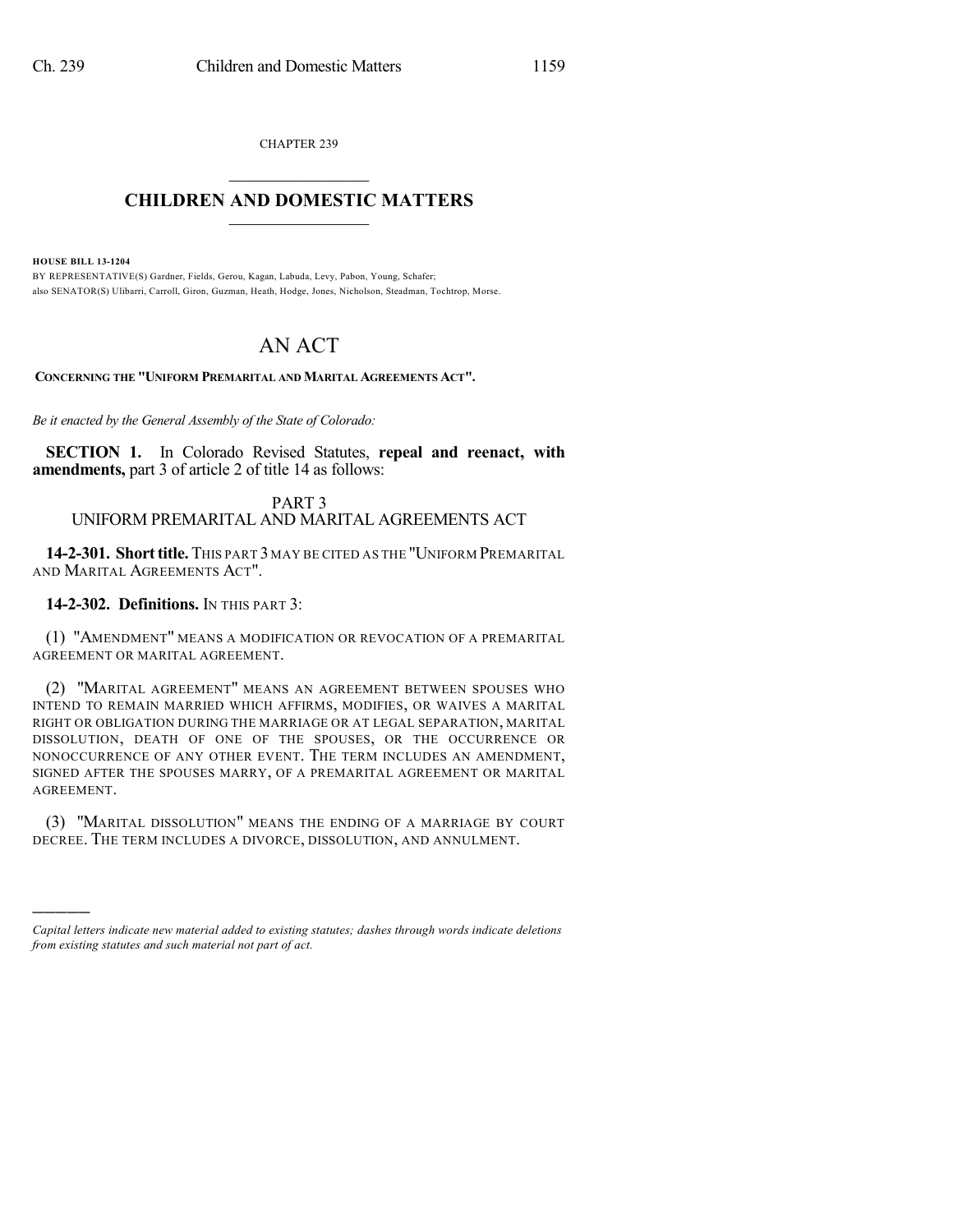(4) "MARITAL RIGHT OR OBLIGATION" MEANS ANY OF THE FOLLOWING RIGHTS OR OBLIGATIONS ARISING BETWEEN SPOUSES BECAUSE OF THEIR MARITAL STATUS:

(a) SPOUSAL MAINTENANCE;

(b) ARIGHT TO PROPERTY, INCLUDING CHARACTERIZATION, MANAGEMENT, AND OWNERSHIP;

(c) RESPONSIBILITY FOR A LIABILITY;

(d) A RIGHT TO PROPERTY AND RESPONSIBILITY FOR LIABILITIES AT LEGAL SEPARATION, MARITAL DISSOLUTION, OR DEATH OF A SPOUSE; OR

(e) AN AWARD AND ALLOCATION OF ATTORNEY'S FEES AND COSTS.

(5) "PREMARITAL AGREEMENT" MEANS AN AGREEMENT BETWEEN INDIVIDUALS WHO INTEND TO MARRY WHICH AFFIRMS,MODIFIES, OR WAIVES A MARITAL RIGHT OR OBLIGATION DURING THE MARRIAGE OR AT LEGAL SEPARATION, MARITAL DISSOLUTION, DEATH OF ONE OF THE SPOUSES, OR THE OCCURRENCE OR NONOCCURRENCE OF ANY OTHER EVENT. THE TERM INCLUDES AN AMENDMENT, SIGNED BEFORE THE INDIVIDUALS MARRY, OF A PREMARITAL AGREEMENT.

(6) "PROPERTY" MEANS ANYTHING THAT MAY BE THE SUBJECT OF OWNERSHIP, WHETHER REAL OR PERSONAL, TANGIBLE OR INTANGIBLE, LEGAL OR EQUITABLE, OR ANY INTEREST THEREIN, INCLUDING INCOME AND EARNINGS.

(7) "RECORD" MEANS INFORMATION THAT IS INSCRIBED ON A TANGIBLE MEDIUM OR THAT IS STORED IN AN ELECTRONIC OR OTHER MEDIUM AND IS RETRIEVABLE IN PERCEIVABLE FORM.

(8) "SIGN"MEANS WITH PRESENT INTENT TO AUTHENTICATE OR ADOPT A RECORD:

(a) TO EXECUTE OR ADOPT A TANGIBLE SYMBOL; OR

(b) TO ATTACH TO OR LOGICALLY ASSOCIATE WITH THE RECORD AN ELECTRONIC SYMBOL, SOUND, OR PROCESS.

(9) "STATE"MEANS A STATE OF THEUNITED STATES,THEDISTRICT OF COLUMBIA, PUERTO RICO, THE UNITED STATES VIRGIN ISLANDS, OR ANY TERRITORY OR INSULAR POSSESSION SUBJECT TO THE JURISDICTION OF THE UNITED STATES.

**14-2-303. Scope.** (1) THIS PART 3 APPLIES TO A PREMARITAL AGREEMENT OR MARITAL AGREEMENT SIGNED ON OR AFTER JULY 1, 2014.

(2) THIS PART 3DOES NOT AFFECT ANY RIGHT, OBLIGATION, OR LIABILITY ARISING UNDER A PREMARITAL AGREEMENT OR MARITAL AGREEMENT SIGNED BEFORE JULY 1, 2014.

(3) THIS PART 3 DOES NOT APPLY TO:

(a) AN AGREEMENT BETWEEN SPOUSES WHICH AFFIRMS, MODIFIES, OR WAIVES A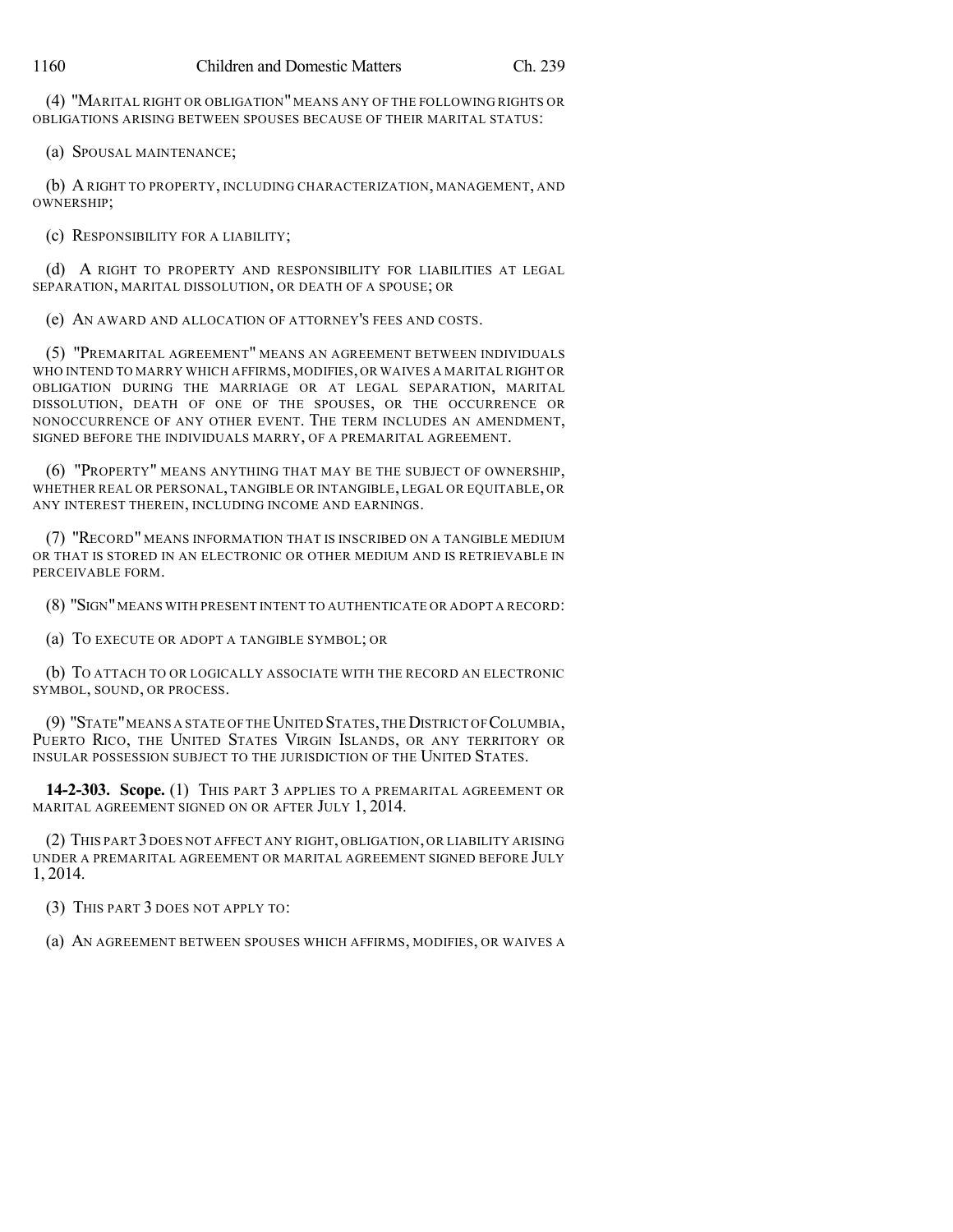MARITAL RIGHT OR OBLIGATION AND REQUIRES COURT APPROVAL TO BECOME EFFECTIVE; OR

(b) AN AGREEMENT BETWEEN SPOUSES WHO INTEND TO OBTAIN A MARITAL DISSOLUTION OR COURT-DECREED LEGAL SEPARATION WHICH RESOLVES THEIR MARITALRIGHTS OR OBLIGATIONS AND IS SIGNED WHEN A PROCEEDING FOR MARITAL DISSOLUTION OR COURT-DECREED LEGAL SEPARATION IS ANTICIPATED OR PENDING.

(4) THIS PART 3 DOES NOT AFFECT ADVERSELY THE RIGHTS OF A BONA FIDE PURCHASER FOR VALUE TO THE EXTENT THAT THIS PART 3 APPLIES TO A WAIVER OF A MARITAL RIGHT OR OBLIGATION IN A TRANSFER OR CONVEYANCE OF PROPERTY BY A SPOUSE TO A THIRD PARTY.

**14-2-304. Governing law.** (1) THE VALIDITY, ENFORCEABILITY, INTERPRETATION, AND CONSTRUCTION OF A PREMARITAL AGREEMENT OR MARITAL AGREEMENT ARE DETERMINED:

(a) BY THE LAW OF THE JURISDICTION DESIGNATED IN THE AGREEMENT IF THE JURISDICTION HAS A SIGNIFICANT RELATIONSHIP TO THE AGREEMENT OR EITHER PARTY AT THE TIME THE AGREEMENT WAS SIGNED AND THE DESIGNATED LAW IS NOT CONTRARY TO SECTION 14-2-309 OR TO A FUNDAMENTAL PUBLIC POLICY OF THIS STATE; OR

(b) ABSENT AN EFFECTIVE DESIGNATION DESCRIBED IN PARAGRAPH (a) OF THIS SUBSECTION (1), BY THE LAW OF THIS STATE, INCLUDING THE CHOICE-OF-LAW RULES OF THIS STATE.

**14-2-305. Principles of law and equity.** UNLESS DISPLACED BY A PROVISION OF THIS PART 3, PRINCIPLES OF LAW AND EQUITY SUPPLEMENT THIS PART 3.

**14-2-306. Formation requirements.** A PREMARITAL AGREEMENT OR MARITAL AGREEMENT MUST BE IN A RECORD AND SIGNED BY BOTH PARTIES.THE AGREEMENT IS ENFORCEABLE WITHOUT CONSIDERATION.

**14-2-307. Whenagreement effective.** APREMARITAL AGREEMENT IS EFFECTIVE ON MARRIAGE.A MARITAL AGREEMENT IS EFFECTIVE ON SIGNING BY BOTH PARTIES.

**14-2-308. Void marriage.** IF A MARRIAGE IS DETERMINED TO BE VOID, A PREMARITAL AGREEMENT OR MARITAL AGREEMENT IS ENFORCEABLE TO THE EXTENT NECESSARY TO AVOID AN INEQUITABLE RESULT.

**14-2-309. Enforcement.** (1) A PREMARITAL AGREEMENT OR MARITAL AGREEMENT IS UNENFORCEABLE IF A PARTY AGAINST WHOM ENFORCEMENT IS SOUGHT PROVES:

(a) THE PARTY'S CONSENT TO THE AGREEMENT WAS INVOLUNTARY OR THE RESULT OF DURESS;

(b) THE PARTY DID NOT HAVE ACCESS TO INDEPENDENT LEGAL REPRESENTATION UNDER SUBSECTION (2) OF THIS SECTION;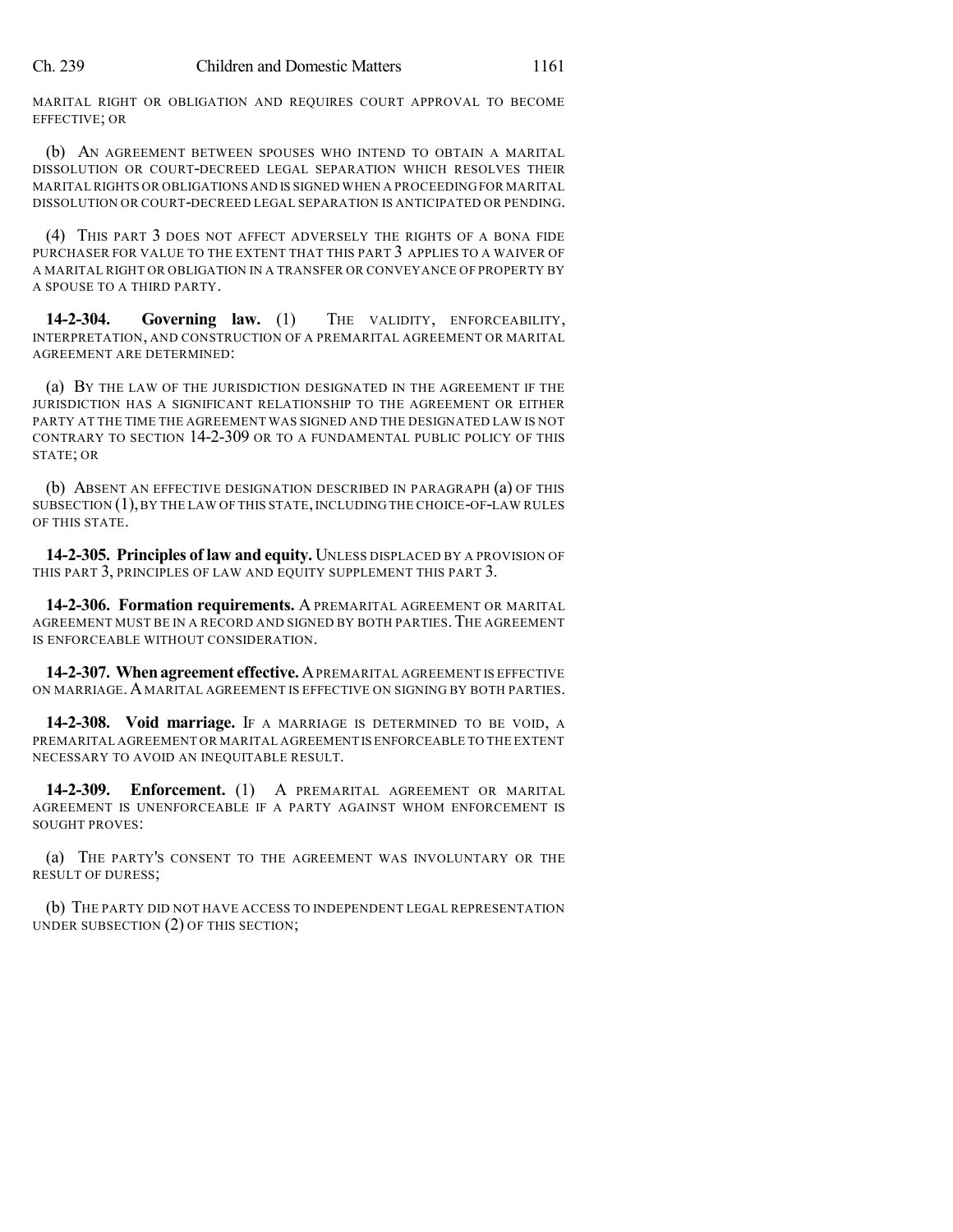(c) UNLESS THE PARTY HAD INDEPENDENT LEGAL REPRESENTATION AT THE TIME THE AGREEMENT WAS SIGNED, THE AGREEMENT DID NOT INCLUDE A NOTICE OF WAIVER OF RIGHTS UNDER SUBSECTION (3) OF THIS SECTION OR AN EXPLANATION IN PLAIN LANGUAGE OF THE MARITAL RIGHTS OR OBLIGATIONS BEING MODIFIED OR WAIVED BY THE AGREEMENT; OR

(d) BEFORE SIGNING THE AGREEMENT, THE PARTY DID NOT RECEIVE ADEQUATE FINANCIAL DISCLOSURE UNDER SUBSECTION (4) OF THIS SECTION.

(2) A PARTY HAS ACCESS TO INDEPENDENT LEGAL REPRESENTATION IF:

(a) BEFORE SIGNING A PREMARITAL OR MARITAL AGREEMENT, THE PARTY HAS A REASONABLE TIME TO:

(I) DECIDE WHETHER TO RETAIN A LAWYER TO PROVIDE INDEPENDENT LEGAL REPRESENTATION; AND

(II) LOCATE A LAWYER TO PROVIDE INDEPENDENT LEGAL REPRESENTATION, OBTAIN THE LAWYER'S ADVICE, AND CONSIDER THE ADVICE PROVIDED; AND

(b) THE OTHER PARTY IS REPRESENTED BY A LAWYER AND THE PARTY HAS THE FINANCIAL ABILITY TO RETAIN A LAWYER OR THE OTHER PARTY AGREES TO PAY THE REASONABLE FEES AND EXPENSES OF INDEPENDENT LEGAL REPRESENTATION.

(3) A NOTICE OF WAIVER OF RIGHTS UNDER THIS SECTION REQUIRES LANGUAGE, CONSPICUOUSLY DISPLAYED, SUBSTANTIALLY SIMILAR TO THE FOLLOWING, AS APPLICABLE TO THE PREMARITAL AGREEMENT OR MARITAL AGREEMENT:

IF YOU SIGN THIS AGREEMENT, YOU MAY BE:

GIVING UP YOUR RIGHT TO BE SUPPORTED BY THE PERSON YOU ARE MARRYING OR TO WHOM YOU ARE MARRIED.

GIVING UP YOUR RIGHT TO OWNERSHIP OR CONTROL OF MONEY AND PROPERTY.

AGREEING TO PAY BILLS AND DEBTS OF THE PERSON YOU ARE MARRYING OR TO WHOM YOU ARE MARRIED.

GIVING UP YOUR RIGHT TO MONEY AND PROPERTY IF YOUR MARRIAGE ENDS OR THE PERSON TO WHOM YOU ARE MARRIED DIES.

GIVING UP YOUR RIGHT TO HAVE YOUR LEGAL FEES PAID.

(4) APARTY HAS ADEQUATE FINANCIAL DISCLOSURE UNDER THIS SECTION IF THE PARTY:

(a) RECEIVES A REASONABLY ACCURATE DESCRIPTION AND GOOD-FAITH ESTIMATE OF VALUE OF THE PROPERTY, LIABILITIES, AND INCOME OF THE OTHER PARTY; OR

(b) **[reserved]**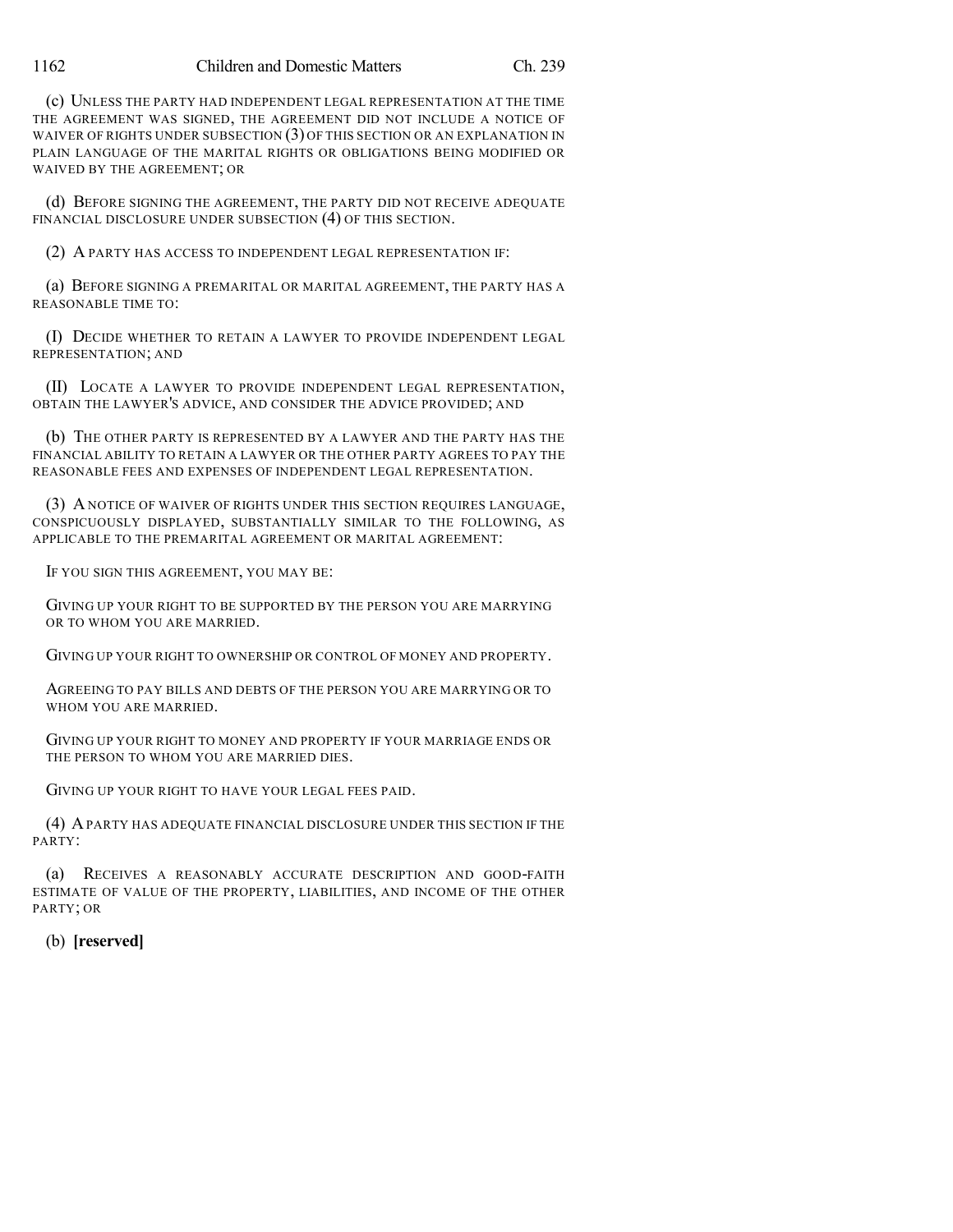(c) HAS ADEQUATE KNOWLEDGE OR A REASONABLE BASIS FOR HAVINGADEQUATE KNOWLEDGE OF THE INFORMATION DESCRIBED IN PARAGRAPH (a) OF THIS SUBSECTION (4).

(5) A MARITAL AGREEMENT OR AMENDMENT THERETO OR REVOCATION THEREOF THAT IS OTHERWISE ENFORCEABLE AFTER APPLYING THE PROVISIONS OF SUBSECTIONS (1) TO (4) OF THIS SECTION IS NEVERTHELESS UNENFORCEABLE INSOFAR, BUT ONLY INSOFAR, AS THE PROVISIONS OF SUCH AGREEMENT, AMENDMENT, OR REVOCATION RELATE TO THE DETERMINATION, MODIFICATION, LIMITATION, OR ELIMINATION OF SPOUSAL MAINTENANCE OR THE WAIVER OR ALLOCATION OF ATTORNEY FEES, AND SUCH PROVISIONS ARE UNCONSCIONABLE AT THE TIME OF ENFORCEMENT OF SUCH PROVISIONS. THE ISSUE OF UNCONSCIONABILITY SHALL BE DECIDED BY THE COURT AS A MATTER OF LAW.

#### (6) **[reserved]**

### (7) **[reserved]**

(8) A PREMARITAL OR MARITAL AGREEMENT, OR AN AMENDMENT OF EITHER, THAT IS NOT IN A RECORD AND SIGNED BY BOTH PARTIES IS UNENFORCEABLE.

**14-2-310. Unenforceable terms.** (1) IN THIS SECTION, "CUSTODIAL RESPONSIBILITY"MEANS PARENTAL RIGHTS AND RESPONSIBILITIES,PARENTING TIME, ACCESS, VISITATION, OR OTHER CUSTODIAL RIGHT OR DUTY WITH RESPECT TO A CHILD.

(2) A TERM IN A PREMARITAL AGREEMENT OR MARITAL AGREEMENT IS NOT ENFORCEABLE TO THE EXTENT THAT IT:

(a) ADVERSELY AFFECTS A CHILD'S RIGHT TO SUPPORT;

(b) LIMITS OR RESTRICTS A REMEDY AVAILABLE TO A VICTIM OF DOMESTIC VIOLENCE UNDER LAW OF THIS STATE OTHER THAN THIS PART 3;

(c) PURPORTS TO MODIFY THE GROUNDS FOR A COURT-DECREED LEGAL SEPARATION OR MARITAL DISSOLUTION AVAILABLE UNDER LAW OF THIS STATE OTHER THAN THIS PART 3;

(d) PENALIZES A PARTY FOR INITIATING A LEGAL PROCEEDING LEADING TO A COURT-DECREED LEGAL SEPARATION OR MARITAL DISSOLUTION; OR

(e) VIOLATES PUBLIC POLICY.

(3) A TERM IN A PREMARITAL AGREEMENT OR MARITAL AGREEMENT WHICH DEFINES THE RIGHTS OR DUTIES OF THE PARTIES REGARDING CUSTODIAL RESPONSIBILITY IS NOT BINDING ON THE COURT.

**14-2-311. Limitation of action.** ASTATUTE OF LIMITATIONS APPLICABLE TO AN ACTION ASSERTING A CLAIM FOR RELIEF UNDER A PREMARITAL AGREEMENT OR MARITAL AGREEMENT IS TOLLED DURING THE MARRIAGE OF THE PARTIES TO THE AGREEMENT, BUT EQUITABLE DEFENSES LIMITING THE TIME FOR ENFORCEMENT,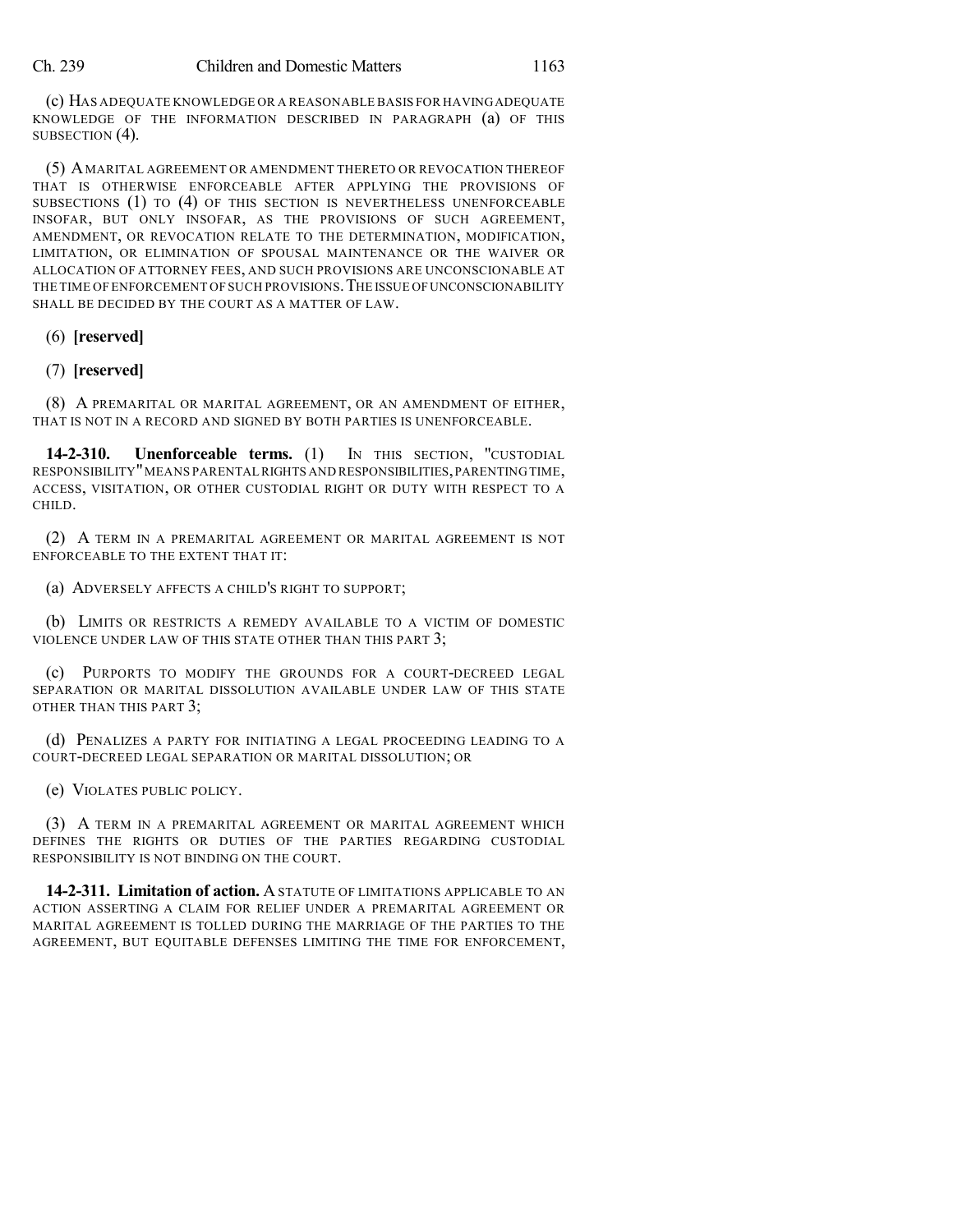INCLUDING LACHES AND ESTOPPEL, ARE AVAILABLE TO EITHER PARTY.

**14-2-312. Uniformity of application and construction.** IN APPLYING AND CONSTRUING THIS UNIFORM ACT, CONSIDERATION MAY BE GIVEN TO THE NEED TO PROMOTE UNIFORMITY OF THE LAW WITH RESPECT TO ITS SUBJECT MATTER AMONG STATES THAT ENACT IT.

**14-2-313. Relation to electronic signaturesin global and national commerce act.** THIS PART 3 MODIFIES, LIMITS, OR SUPERSEDES THE FEDERAL "ELECTRONIC SIGNATURES IN GLOBAL AND NATIONALCOMMERCEACT",15U.S.C.SECTION 7001 ET SEQ., BUT DOES NOT MODIFY, LIMIT, OR SUPERSEDE SECTION 101(c) OF THAT ACT, 15 U.S.C. SECTION 7001(c), OR AUTHORIZE ELECTRONIC DELIVERY OF ANY OF THE NOTICES DESCRIBED IN SECTION 103(b) OF THAT ACT, 15 U.S.C. SECTION 7003(b).

**SECTION 2.** In Colorado Revised Statutes, **add with relocated provisions** 14-2-303.5 as follows:

**14-2-303.5. Applicability of part and case law to agreements relating to civil unions.[Formerly14-2-307.5asaddedbySenateBill13-011]**Prospectiveparties to a civil union and present parties to a civil union may contract to make an agreement relating to the civil union that includes any of the rights and obligations that may be included in a marital agreement pursuant to section 14-2-304, but only if the agreement is signed by both parties prior to the filing of an action for legal separation of the civil union, dissolution of the civil union, or for declaration of invalidity of the civil union THIS PART 3. The provisions of this article PART 3 and any case law construing this article PART 3 apply to any agreement made by prospective parties to a civil union or between present parties to a civil union.

**SECTION 3. Repeal of relocated provisionsin this act.** In Colorado Revised Statutes, **repeal as added by Senate Bill 13-011,** 14-2-307.5, as follows:

**14-2-307.5. Applicability of article and case law to agreements relating to civil unions.** Prospective partiesto a civil union and present partiesto a civil union may contract to make an agreement relating to the civil union that includes any of the rights and obligations that may be included in a marital agreement pursuant to section 14-2-304, but only if the agreement is signed by both parties prior to the filing of an action for legal separation of the civil union, dissolution of the civil union, or for declaration of invalidity of the civil union. The provisions of this article and any case law construing this article apply to any agreement made by prospective parties to a civil union or between present parties to a civil union.

**SECTION 4.** In Colorado Revised Statutes, **repeal and reenact, with amendments,** 15-11-207 as follows:

**15-11-207. Waiver of right to elect and of other rights.** ANY AFFIRMATION, MODIFICATION, OR WAIVER OF A MARITAL RIGHT OR OBLIGATION, AS DEFINED IN SECTION 14-2-302, C.R.S., MADE ON OR AFTER JULY 1, 2014, IS UNENFORCEABLE UNLESS THE AFFIRMATION, MODIFICATION, OR WAIVER IS CONTAINED IN A PREMARITAL OR MARITAL AGREEMENT, AS DEFINED IN SECTION 14-2-302, C.R.S., THAT IS ENFORCEABLE UNDER PART 3 OF ARTICLE 2 OF TITLE 14, C.R.S.